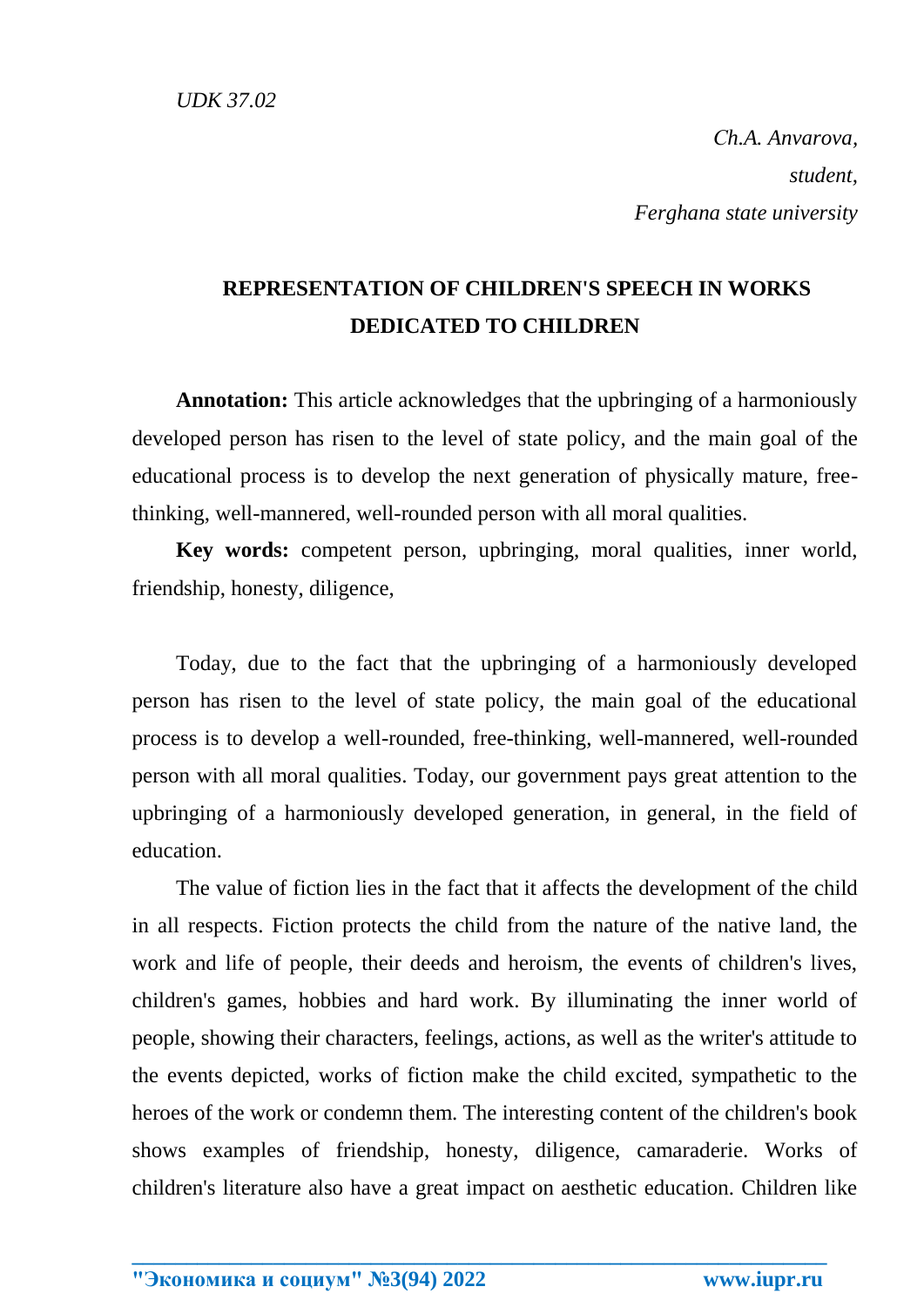bright images of works of art, poetic landscapes of nature, musicality of poems, sharpness of language, expressiveness. Children feel the power of artistic expression, quickly and easily remember small fairy tales, folk songs and poems.

The formation and development of children's speech takes place through such fiction. The study of their speech helps to study the pedagogical and psychological characteristics of children. The study of sociopsycholinguistic features of speech communication of young children and students is directly related to the educational process. Given the age and psychological state of children, the study of their speech remains one of the most pressing issues.

The value of fiction lies in the fact that it affects the development of the child in all respects. Fiction protects the child from the nature of the native land, the work and life of people, their deeds and heroism, the events of children's lives, children's games, hobbies and hard work. By illuminating the inner world of people, showing their characters, feelings, actions, as well as the writer's attitude to the events depicted, works of fiction make the child excited, sympathetic to the heroes of the work or condemn them. The best works of fiction help children to do something good or bad, fair or unfair, right or wrong. The interesting content of the children's book shows examples of friendship, honesty, diligence, camaraderie. Works of children's literature also have a great impact on aesthetic education. The formation and development of children's speech takes place through such fiction. The study of their speech helps to study the pedagogical and psychological characteristics of children. The study of sociopsycholinguistic features of speech communication of young children and students is directly related to the educational process. Given the age and psychological state of children, the study of their speech remains one of the most pressing issues.

In the following example from M. Sodikova's work "She is sweet, she has a word", as a result of the change of sound based on assimilation, the pronunciation contradicts the norms of language in the speech process:

**\_\_\_\_\_\_\_\_\_\_\_\_\_\_\_\_\_\_\_\_\_\_\_\_\_\_\_\_\_\_\_\_\_\_\_\_\_\_\_\_\_\_\_\_\_\_\_\_\_\_\_\_\_\_\_\_\_\_\_\_\_\_\_\_**

Nasiba, you pour us, we will escape.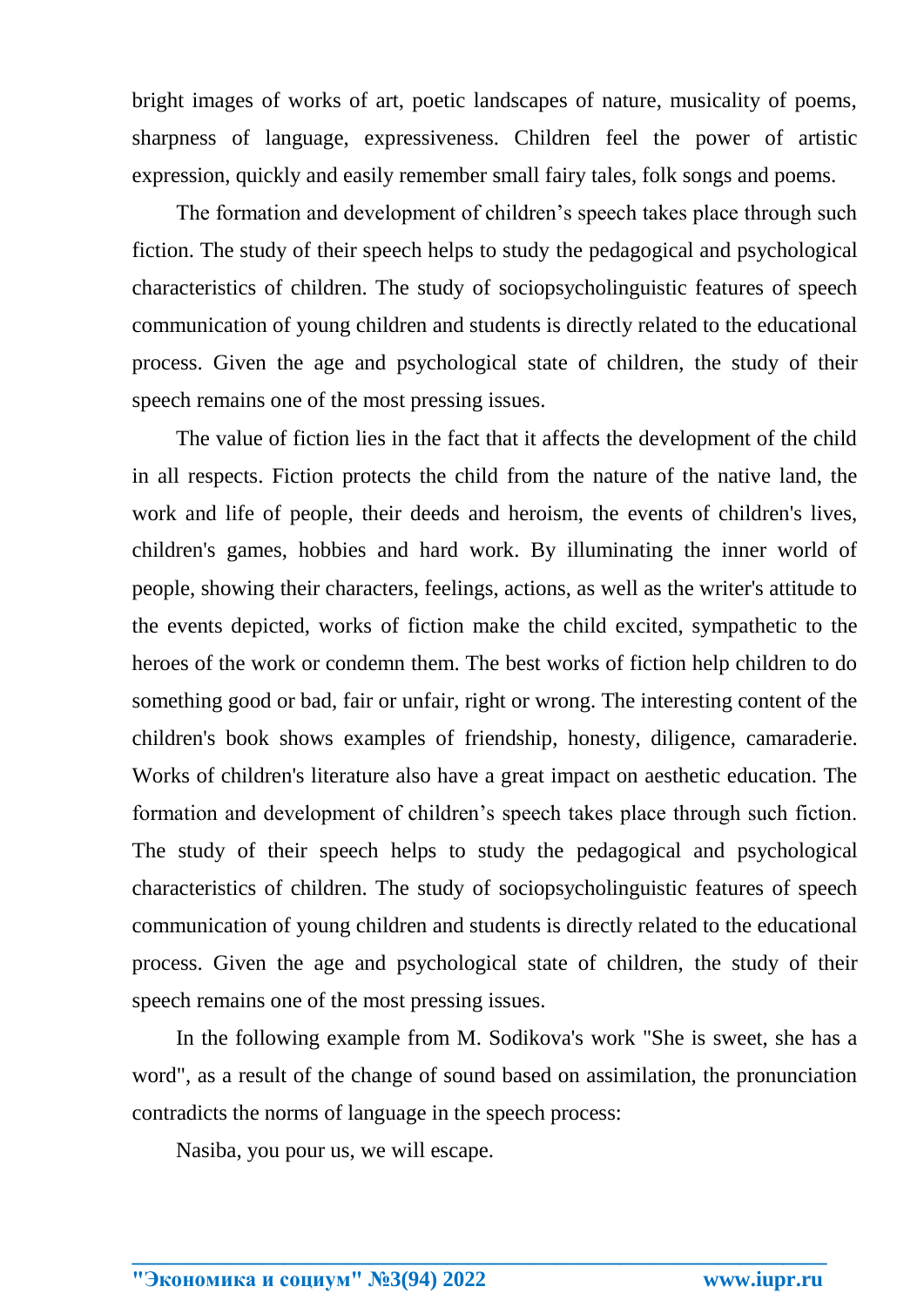It is noteworthy that the pronunciation of the word kuvla in the form of kula is common not only in the speech of preschool children, but also in the speech of adults who speak most urban dialects. It can be said that the change in sound was caused by discomfort in the pronunciation of the consonant of the tongue and lips. In this way, the author uses a pronunciation that contradicts the norm in order to fully reflect the reality.

Speech processes that are typical of preschoolers can sometimes serve as a source of laughter for adults. For example:

"Bear, did you put yogurt in my mouth?" Are you a germ? (I mean dill). (M. Sodikova. "She is sweet and her words are beautiful")

The following speech shows that a preschooler has a relatively limited ability to understand a word, even if he or she has heard it before:

Akram really wanted to be a good boy now. He wanted to tell her how happy he was with his father. When he came home, he showed his car to his mother:

"When I grow up," he said, "who will I be like my father?"

Muhabbat opa, who teaches at the school:

"Not a chemist, but a chemist," he corrected.

Grandmother Sabira enjoyed Aunt Akram's sweet tongue:

- Learn from my grandson who will be! He said. (P. Kadyrov "The Adventures of Akram")

Such cases are also observed in school-age children in the process of pronunciation of other language elements, in particular, words in their speech. We draw your attention to the following dialogue, which is reflected in the film "Magic Hat", based on the screenplay by director R. Muhammadjanov:

"Assalamu alaykum, Aunt Fatima!"

"Oh, Hashimjan, peace be upon you!" Are you ok

- Thank you. How is Giripmarket?

- Hey, giripmarketmas, boy, hypermarket.

The writer can also express the subjective attitude of the protagonist through child speech. For example: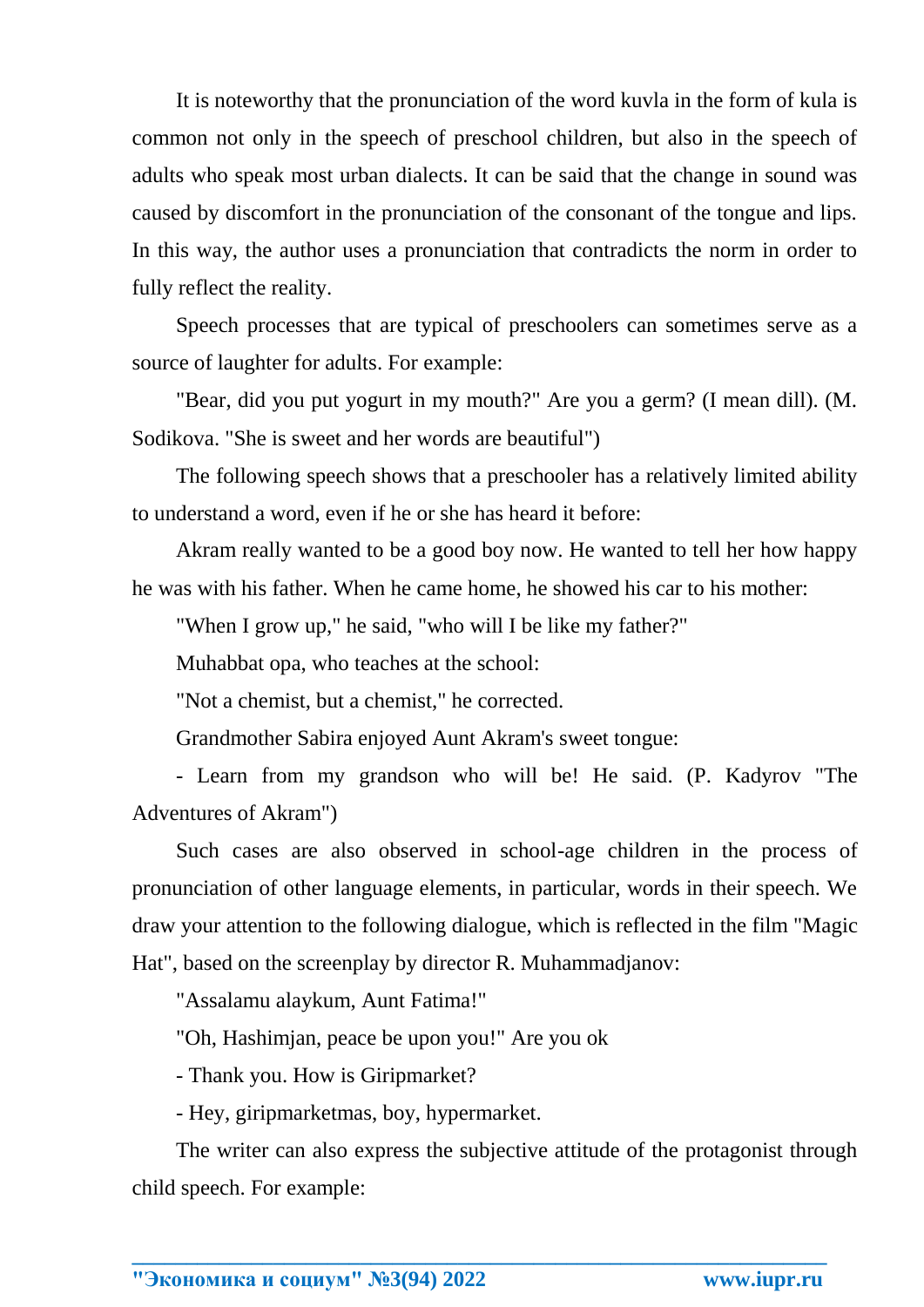To be honest, the snake player Samovar was a good boy. Just like my friend in the village, Mahmudkhan. Very compassionate, very kind. Besides, he reads only excellently in all subjects. (Kh. Tukhtaboev. "Riding the Yellow Giant")

In the example, the creator expressed the child's positive assessment of reality. School-age children also have speech impediments. In particular, when children between the ages of 13 and 16 have an intention not to disclose certain information, they try to disclose confidential information through a propositional act. Command sentences are also actively used in children's speech.

When his mother goes to work, Salimjon always appoints:

"Bear, bring me a big car, big candy and big shoes." (M. Sodikova. "She is sweet, she has a word") The large pair of shoes in this example serves the purpose of aesthetic pleasure and laughter.

## **Reference:**

1. Zokirova, S. X., Akbarov, R. F., Isagaliyeva, S. M., & Xonkeldiyeva, K. R. (2021). Sand Distribution In Central Fergana. *The American Journal of Interdisciplinary Innovations and Research*, *3*(01), 113-117.

2. . Xonkeldiyeva, K., & Xo'jamberdiyev, J. (2020). Improving organizational effectiveness of industrial production. *Экономика и социум*, (3), 145-147.

3. Ихтиёр Бахтиёрович Хамрақулов (2021). КИЧИК САНОАТ ЗОНАЛАРИНИ БАРПО ЭТИШ ВА РИВОЖЛАНТИРИШНИНГ НАЗАРИЙ АСОСЛАРИ. Scientific progress, 2 (7), 586-592.

4. Zokirova, S. Х., Ahmedova, D., Akbarov, R. F., & Xonkeldiyeva, K. R. (2021). Light Industry Enterprises In Marketing Activities Experience Of Foreign Countries In The Use Of Cluster Theory. *The American Journal of Management and Economics Innovations, 3 (01), 36*, *39*.

5. Asqarova, A. M., Xonkeldiyeva, K. R., Abdukarimova, R. A., Xudoyberdiyeva, X. B., & Egamberdiyeva, N. B. (2021). Theories Of Marketing Strategies To Increase The Competitiveness Of Light Industry Enterprises. *The American Journal of Management and Economics Innovations*, *3*, 01-40.